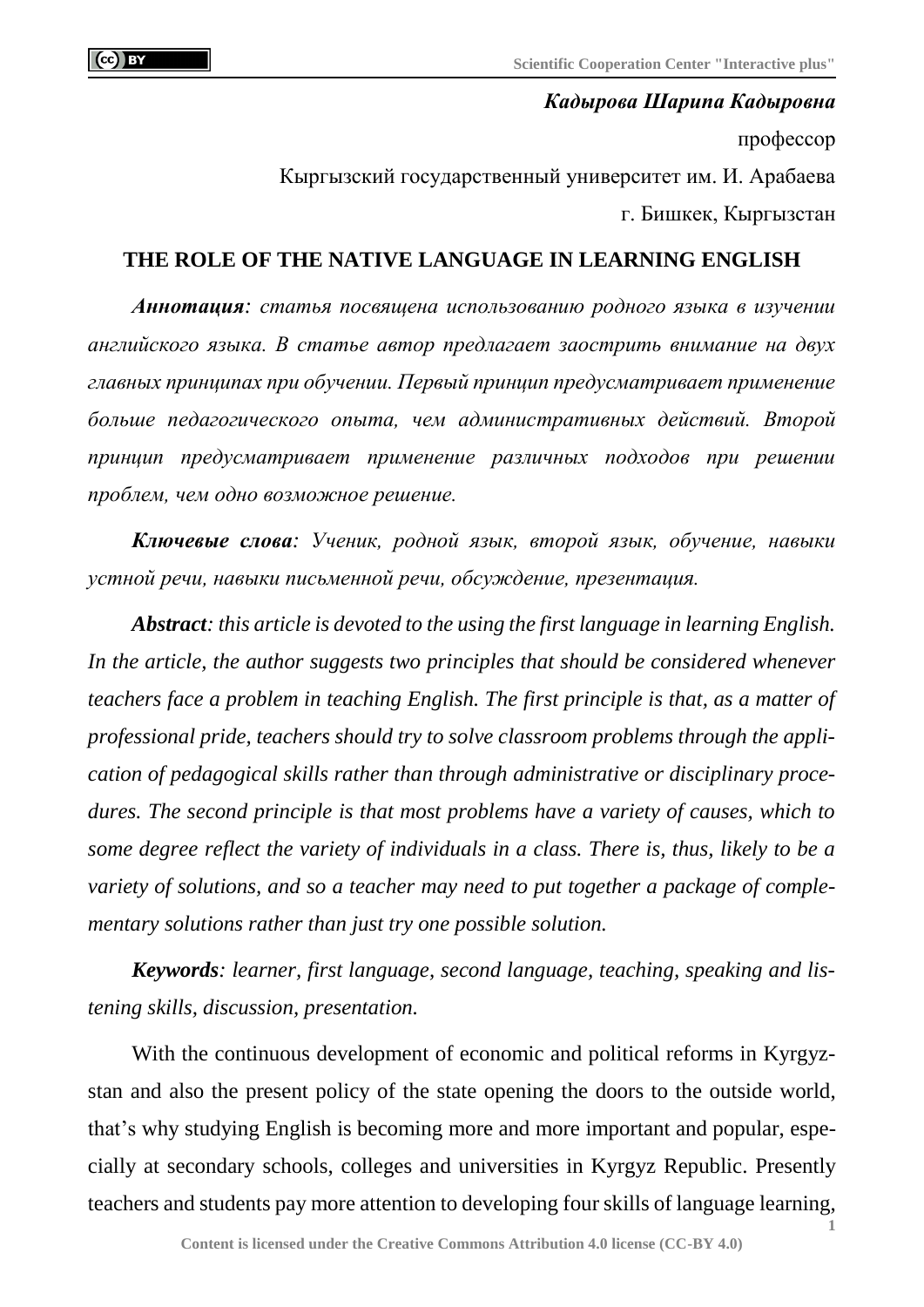among them the skills of listening, speaking, writing in English studies and with the facilities for teaching them becoming updated and greatly improving.

Speaking activities, such as ranking, information gap and problem-solving tasks, can meet several language-learning goals. They can be used to learn vocabulary and grammatical structures, to develop the skill of speaking, and developing fluency in listening and speaking. But most of these goals will not be reached if the learners spend a large part of the time during an activity speaking their first (Kyrgyz or Russian) language to each other. In Kyrgyzstan, where English is a foreign language and where learners share the same first language, teachers are often reluctant to use small group speaking activities because the learners do the ranking, bridge the information gap, or find an answer using their first (native) language. This article looks at this problem and suggests a range of solutions.

At a more general level, the article suggests two principles that should be considered whenever teachers face a problem in their teaching. The first principle is that, as a matter of professional pride, teachers should try to solve classroom problems through the application of pedagogical skills rather than through administrative or disciplinary procedures. The second principle is that most problems have a variety of causes, which to some degree reflect the variety of individuals in a class. There is, thus, likely to be a variety of solutions, and so a teacher may need to put together a package of complementary solutions rather than just try one possible solution.

Let us look at ways of encouraging the use of the second language by considering causes of first language use under the major categories of learner proficiency and task difficulty, circumstances of the task, and learner attitude.

Kyrgyz learners may be reluctant to use English because they feel shy, because the task does not engage or motivate them, or because they see no point in it. They may wish simply to get the job done as quickly as possible even using the first language. In general, the ways of dealing with the lack of a positive attitude toward the use of English involve getting learners to see the benefits of using English during the tasks. The discussion and presentation of information, which can be used to help learners change their attitude towards the use of English, can be done using the L1 if necessary.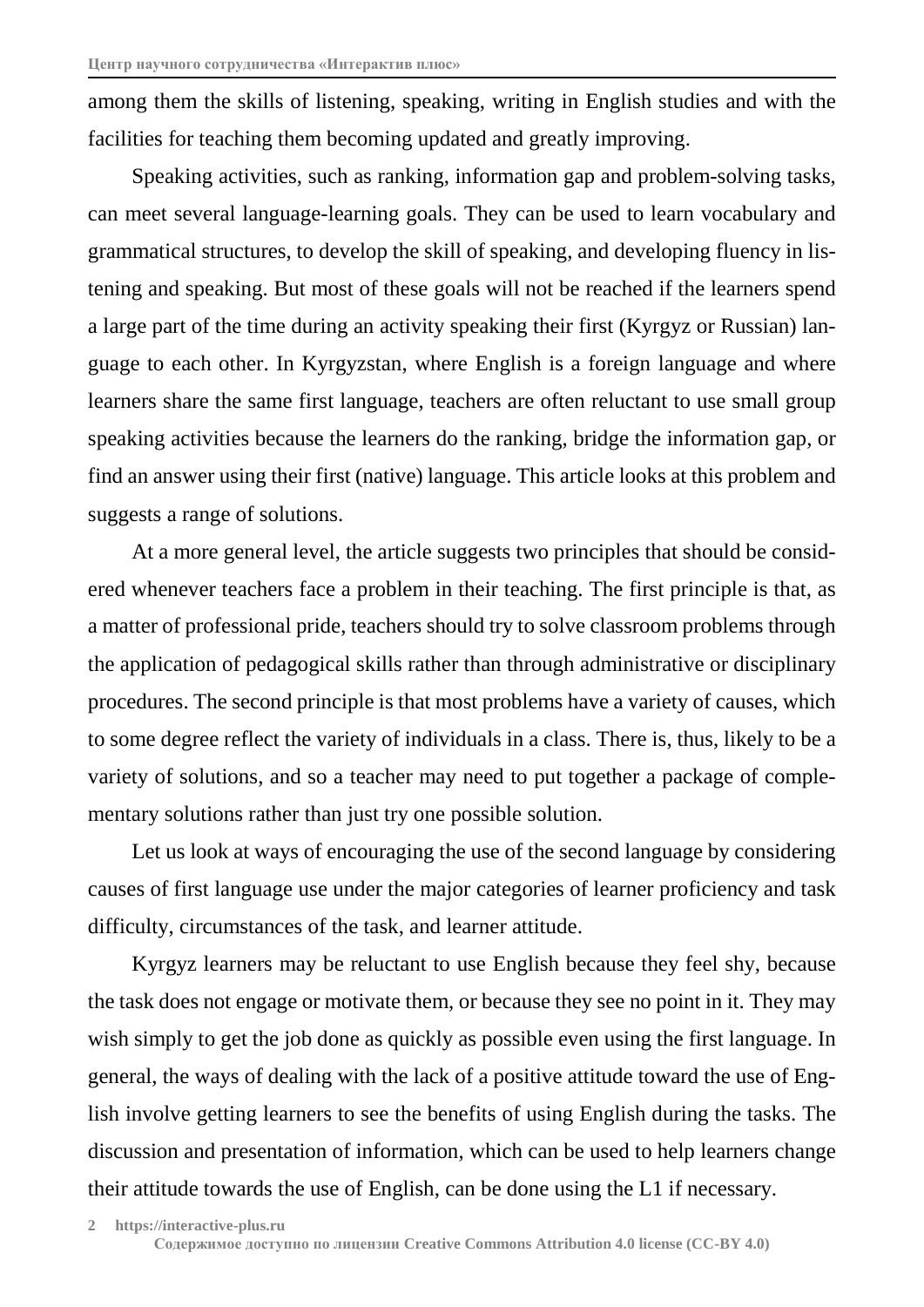Kyrgyz or (Russian) learners may be using their first language when completing the task because they are doing things, which are normally done in the first language, for example, negotiating a procedure for doing a job, or clarifying misunderstandings. The teacher needs to change the circumstances of the task so that it seems just as natural to use the second language.

For example, one might have learners pretend to be someone else during a task, making the use of English seems more natural. This may mean introducing a role-play element to a task.

Kyrgyz (Russian) learners may be willing enough to speak English during activities but they forget and fall back on the first language. In some tasks it may be possible to have a member of each group whose job it is to keep reminding the others to speak English and to point out when English is not being spoken. This monitoring may be accompanied by a penalty-and-reward system. This may be something like the systems that family members or colleagues set up to reduce swearing. Whenever a person swears, they have to put a certain amount of money in the pot. Token systems have often been used in schools and they have their supporters and opponents.

Kyrgyz learners may be reluctant to use English because they feel that the task is threatening or embarrassing. There are several ways to deal with this. One way is by letting learners choose the groups that they will work in, so that they feel comfortable with the members of the group. Another way is for the teacher to stay out of the groups, as the teacher may be the cause of the embarrassment. Yet another way is to give careful attention to the choice of the topic of the activity, as learners may be reluctant to talk about some issues. Allowing the learners to prepare for the task may be another way of reducing the threat of the task. If the learners come to the task well prepared, they may feel much more confident and positive about it.

The range of solutions suggested here have covered language proficiency, the nature of the task, and learners' attitudes. They should not be seen as alternatives but mainly as complementary ways of dealing with the problem. That is, it may be more effective to try an integrated set of various ways of dealing with the problems. The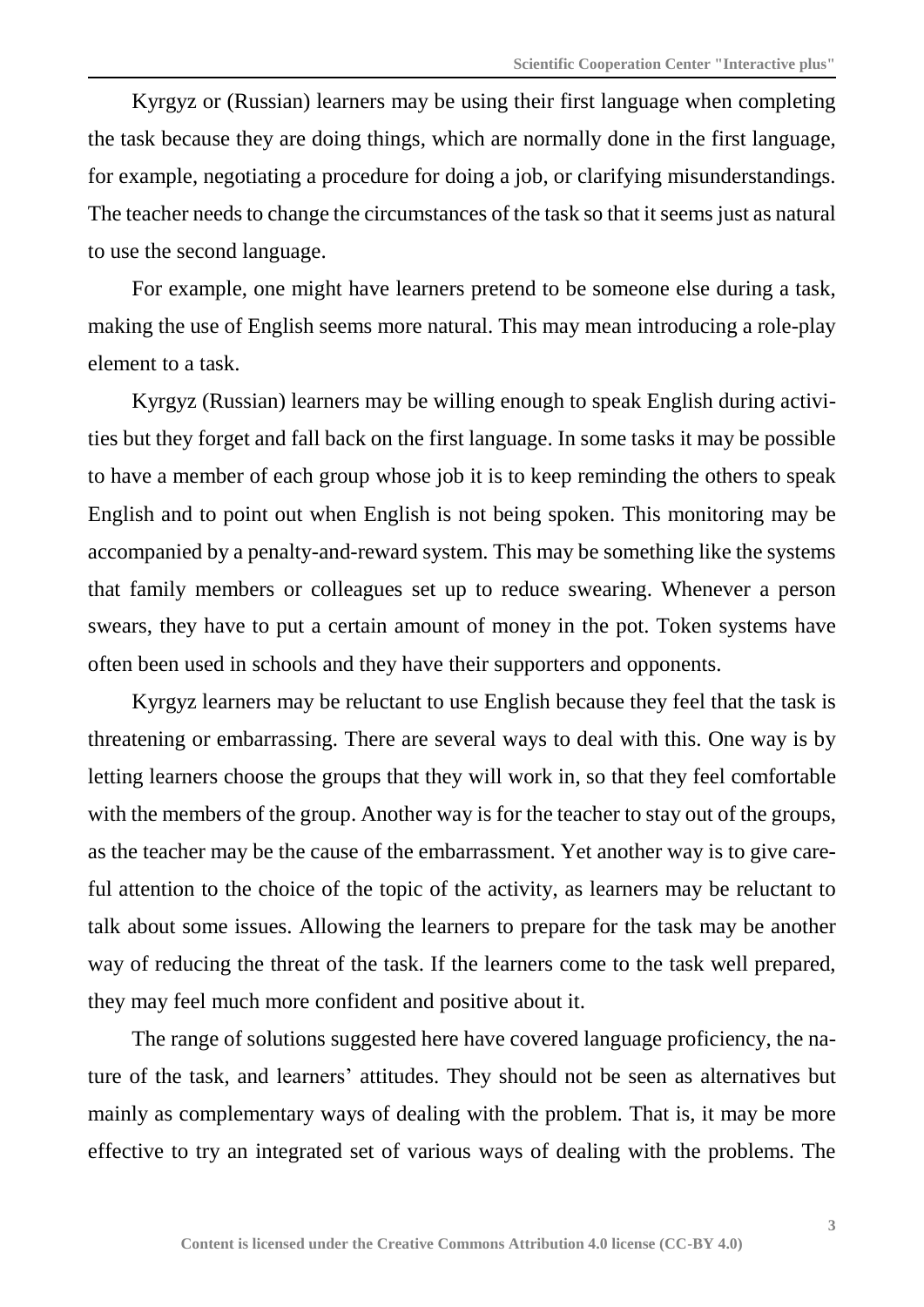problem can be approached by a combination of proficiency, attitude and circumstances-based solutions.

Using the first (native) language, in our case it is Kyrgyz (Russian), the teacher should explain to the learners the benefits of using English in activities. This explanation can be more convincing if the teacher is able to show examples of how using English in a task helps learners. The examples could include instances of effective negotiation of the meaning of words taken from previous uses of the task, before and after examples of individual learners' improvement in speaking as a result of using English, and for older learners some of the experimental evidence. Learners may also be encouraged to contribute to the discussion by suggesting benefits that may occur.

With regard to specific language skills, the activity has proven to be an asset in developing listening, oral production, and written production since all are practiced throughout the process. A number of language functions such as describing people, habits, and behaviors, expressing opinions, asking for more exact information, clarifying, criticizing, responding to criticism and, contrasting and comparing, are present in the different stages of the activity, which means that the students are given plenty of opportunities for using appropriate language. Other language functions such as predicting and explaining cause-effect relationships are also realized in the written homework assignments. This means that the activity can be easily incorporated into programs based on the communicative approach. It is also important to mention that both the oral and written components of the activity contribute towards increasing vocabulary.

In this case the students work together in small groups, exchange and discuss information with the intention of forming a more complete picture of the situation. The students may consult with one another with regard to customs, national characteristics, the meaning of specific words, and grammatical points, and they may also change the form of the word (e.g., verb tenses or pluralization). It is important to circulate in the classroom in order to clarify points and answer questions and encourage students to be spontaneous and creative in their responses while composing the story. Assure them that they will not be penalized for mistakes in grammar or spelling. When each group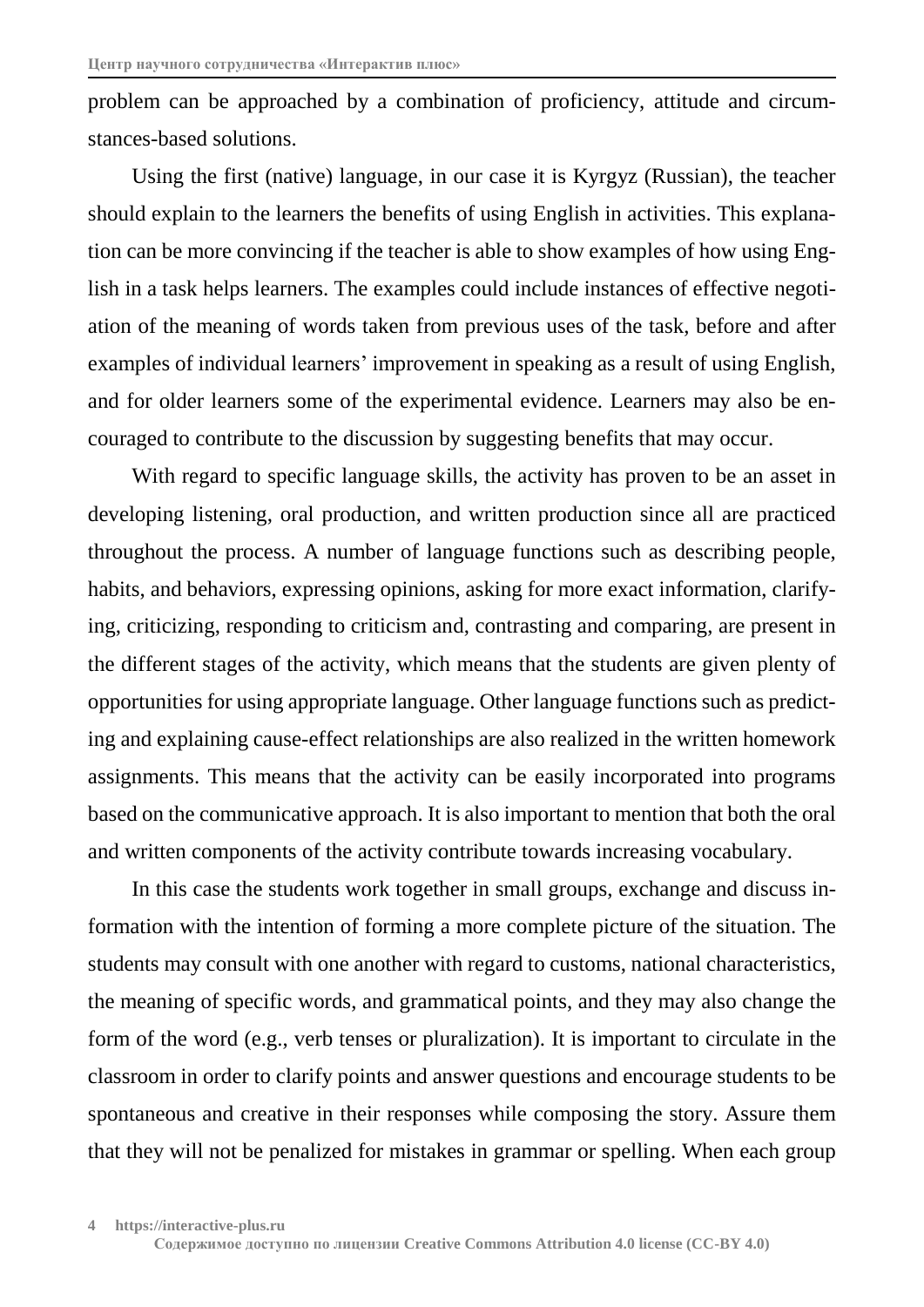has finished writing down their story, collect them and save them for the next class period.

Observation of learners performing speaking activities shows that foreign language vocabulary learning can occur when learners negotiate in L1 the meaning of L2 words in the written input to the activity.

When learners use the first language in speaking activities, the teacher should observe this carefully to see what opportunities for learning are occurring. Are the learners usefully negotiating and clarifying the procedure that they will follow to complete the activity? Are they explaining unknown L2 items to each other? Are they gaining a good understanding of the idea content of the activity so that they can then do it with full understanding? Looking for answers to questions like these may lead a teacher to consider encouraging learners to complete a part of the activity in their native language.

A secondary goal of this article has been to find ways of dealing with classroom issues in a systematic way. In this article, this has been done by approaching the problem of getting learners to speak English from four directions, from a proficiency viewpoint (Does the learner know enough?), from a circumstances viewpoint (Is the situation helping to create the problem?), from an attitude viewpoint (Does the learner need to feel differently about the problem?), and finally by seeing it not always as a problem and turning the seeming disadvantage to an advantage.

There are other ways of systematically approaching classroom issues. One way is to see problems as a symptom of the need for change and innovation.

Thus Kyrgyz (Russian) students with limited English proficiency must also learn standard language forms such as phonetics, phonology, morphology, syntax, and semantics and others through speaking, listening, reading and writing. Their experiences must include acquiring social/cultural understandings as even greetings in different cultures take on different meanings. Instruction needs to be authentic and include doing, practicing, participating, and discovering language forms in meaningful interactions. Communication is a by-product of doing authentic activities together. Shared experiences are a springboard for developing both spoken and written language. New vocabulary is acquired readily because the students have a need to talk to one another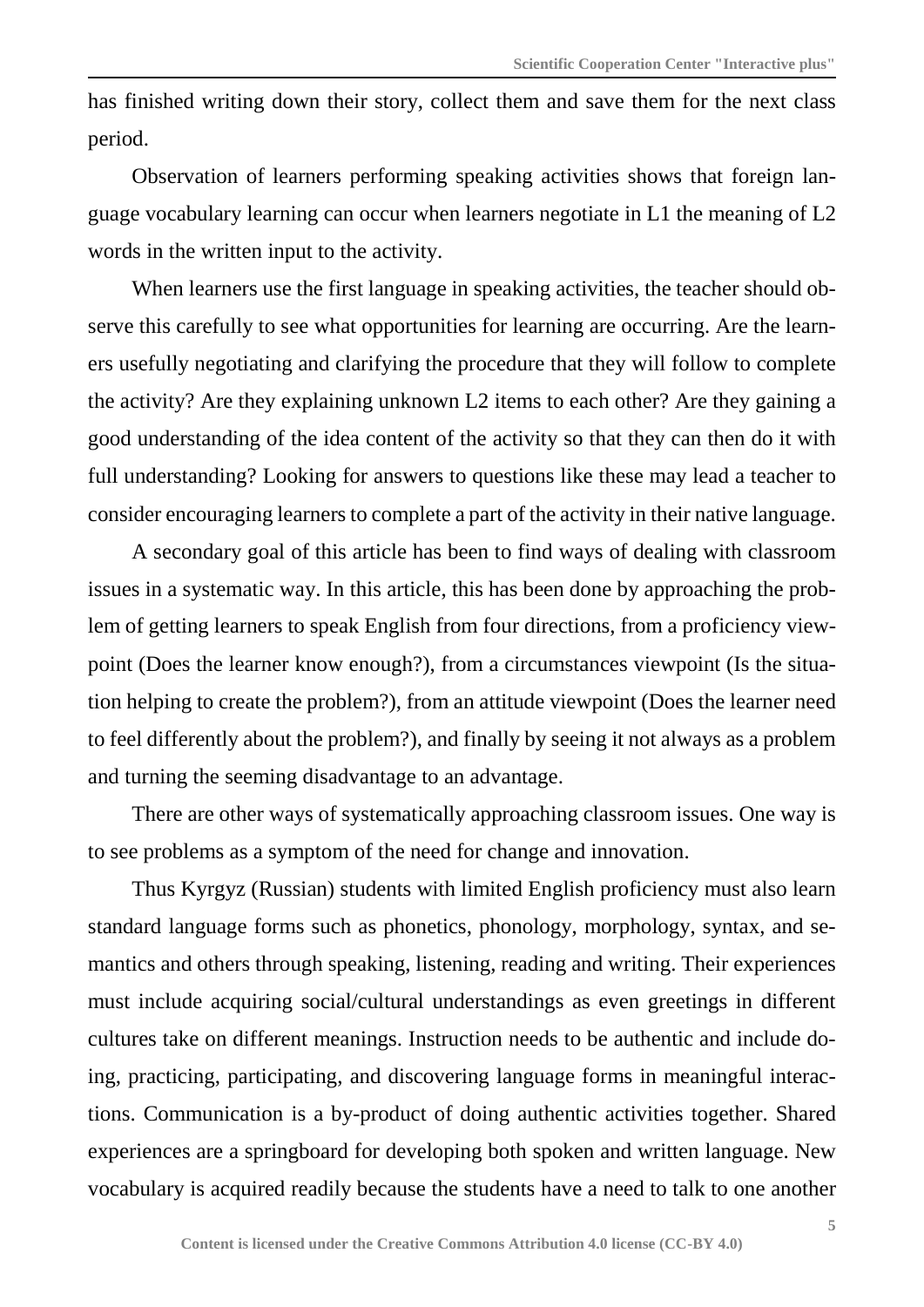in order to participate in the activity. Vocabulary that is acquired through shared experiences must be practiced in order to be maintained. Whole language activities provide students opportunities to experience comprehension in authentic ways. Because of the interactive nature of communication and the multiple interpretations possible, it has been suggested that learners participate in collaborative text encounters with both teachers and peers. Because of the instructional need for both speech and reading, ESL students benefit from collaborative efforts of both their speech instructors and their reading teachers. Instruction centered on allowing diversity of responses to printed material and engaging in authentic experiences which promote communication in small group settings has been used successfully.

At different learning stages with Kyrgyz students, the training should be conducted in the form of intensive and extensive listening. Intensive listening, to be conducted at the early stage of the training, consists of catching the general idea of a news story, correctly answering the questions raised by the teacher, and being able to understand and repeat each sentence. Care must be taken in the intensive listening stage, however, not to wrongly lead the students into putting their listening emphasis on individual words or sentences instead of the main idea of the news. In the extensive stage students should be able to retell the news story in their own words. They can retell the news once together as a class, with everyone orally contributing main ideas and details of the news story in an organized fashion. Then they can retell the news stories in groups of two or three. Finally, they can each write down the news story individually for their instructor. For example, after having gained some experience in listening to the Special English program, the students will have both a stronger desire and a better ability to challenge the more advanced Standard English program, a program delivered at normal speed with a larger vocabulary and more complicated grammatical structures, whereby similar learning strategies are applied. Once a student can follow this program, s/he will have little difficulty in understanding other English programs on radio stations throughout the world and can thus comprehend up-to-date knowledge, impossible to gather from dated textbooks, but readily available from English radio programs for example, Voice of America.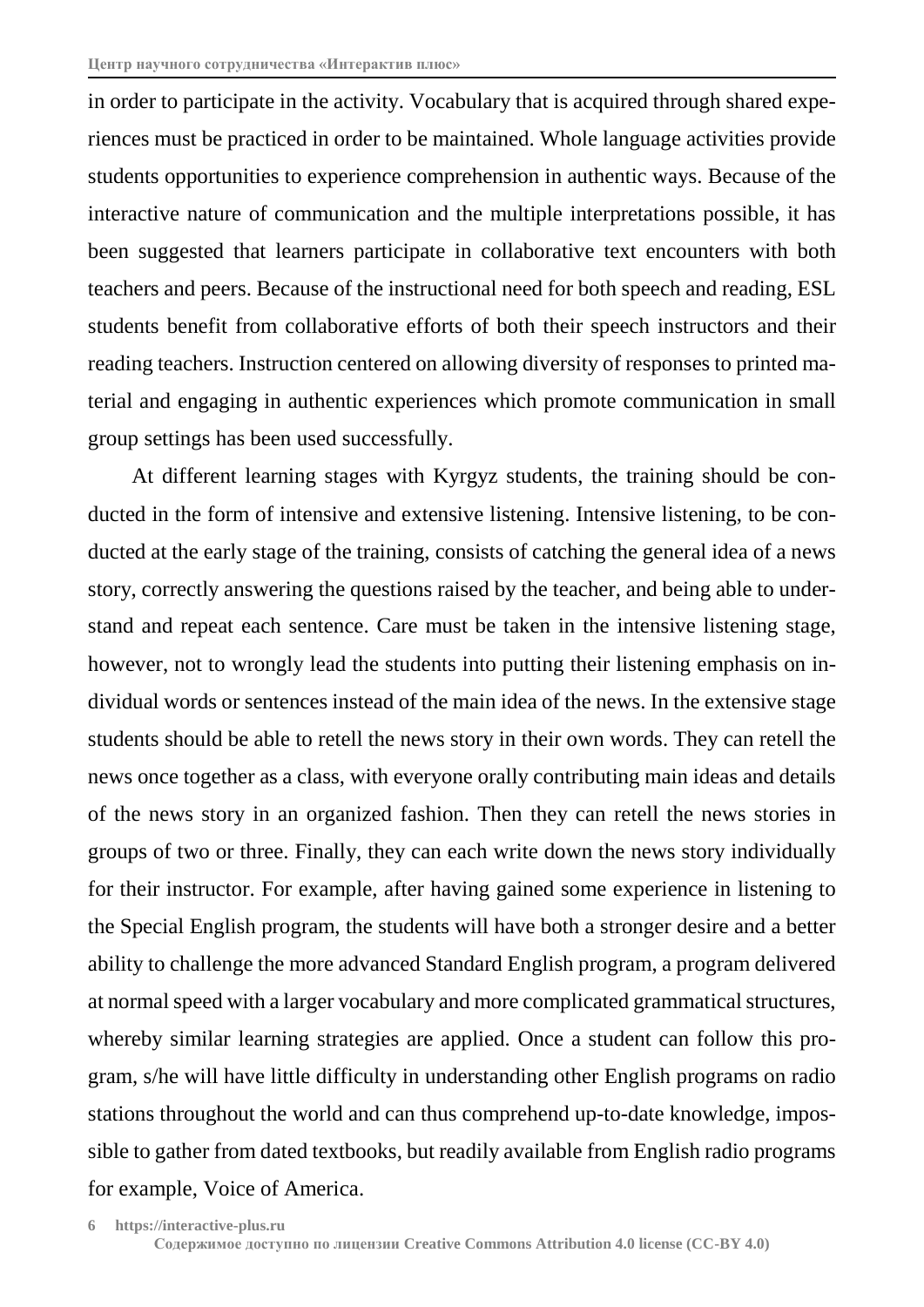It is reasonable to deduce that other forms of redundancy and elaboration may likewise aid in listening comprehension, and effective listening in the classroom can itself act as a marker or advance organizer for comprehending later reading passages. The use of video can, therefore, potentially aid language students is not only listening comprehension, but also reading comprehension. Furthermore, acquired cultural and contextual cues provided by video learning may enhance an ESL student's comprehension of class lectures in the target language.

Depending on the class level and content, the video could run from one to thirty minutes. From the prepared video tape, the teacher would then prepare an advance organizer consisting of three segments. The first is a casual class discussion to lower the affective filter. Such a discussion, familiar to ESL and EFL teachers, would introduce the video topic along with two or three relevant vocabulary words. The second (introduced or not, depending on the teacher's philosophy) is a more complete vocabulary list, introduced verbally and in written form, including flash cards, pictures, or any other instructional aids. The third segment would include any new grammatical forms which the teacher wants to introduce through the video.

If the grammar lesson concludes the first day's class, the next class would begin with a short review of the vocabulary and topic. Depending on the nature of the course, this can include journal writing. The teacher then shows the video for the first time. Allow students to work in small groups following the video. Encourage students to use the new vocabulary as they respond to pictures, realia, or discussion questions relevant to the material covered in the video. A general class discussion can follow.

The next class segment begins with a second viewing of the video, followed by a first silent reading of the accompanying text and a multiple choice or true/false comprehension check (or the comprehension check alone if the class focuses on conversation). After the individual work, pair students or sit them in small groups. Have them discuss their answers orally, with the teacher moving from group to group. Students should be encouraged to reread confusing parts, model how they arrived at their answers, and discuss vocabulary, etcetera. The segment can conclude with a third viewing for lower levels and then the teacher's preferred assessment tool.